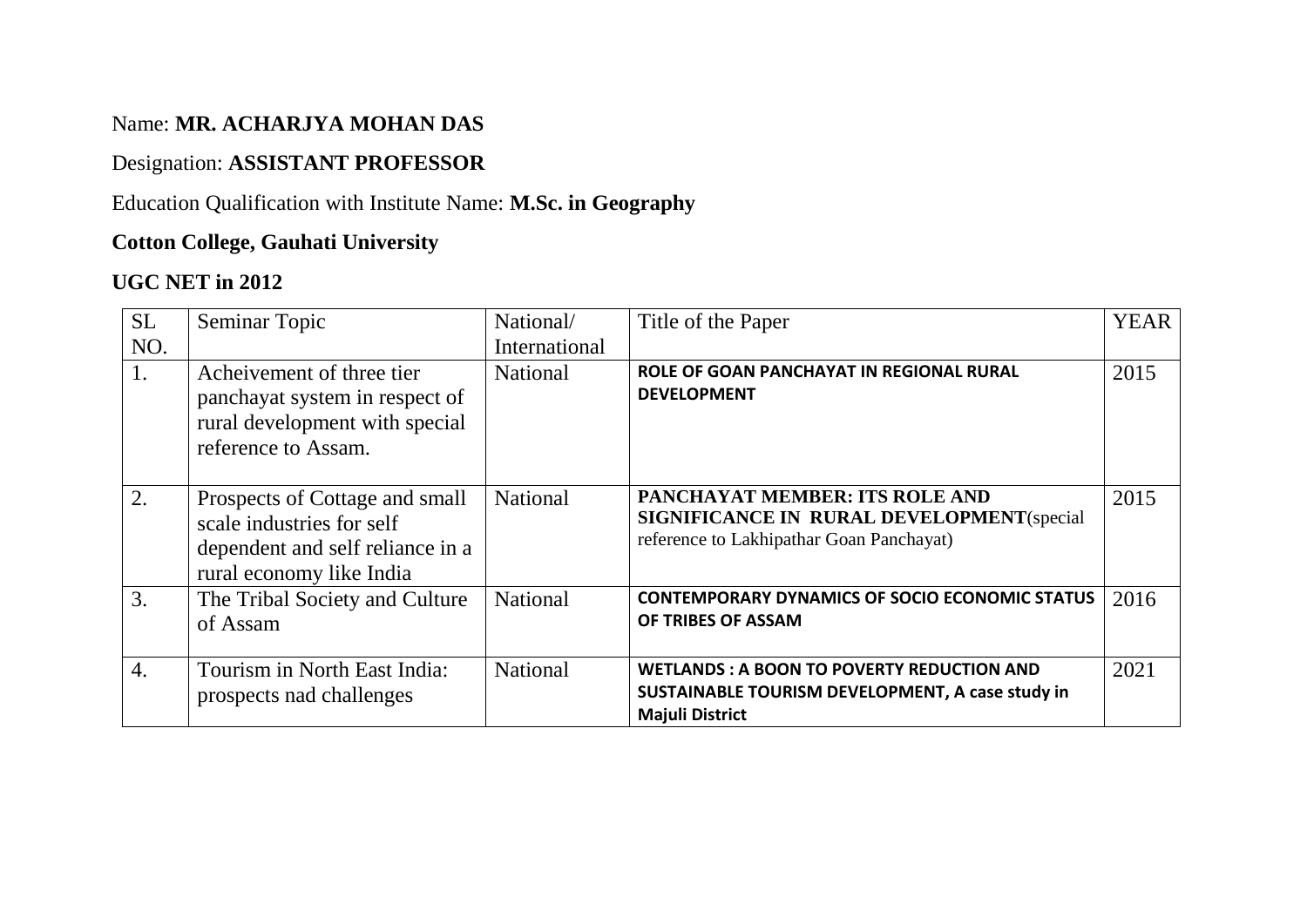|  | Autonomy, Ethinicity and<br>Democratic Transformation of<br>Tribal Community in North<br>East India: Issues and<br>Consensus | <b>National</b> | ETHNIC IDENTITY: A GATEWAY TO SUB-NATIONALISM, A<br><b>Case study in Assam</b> | 2021 |
|--|------------------------------------------------------------------------------------------------------------------------------|-----------------|--------------------------------------------------------------------------------|------|
|--|------------------------------------------------------------------------------------------------------------------------------|-----------------|--------------------------------------------------------------------------------|------|

| S <sub>1</sub>   | Journal/Books                                | <b>ISBN/ISSN</b>  | Title of the Paper                 | Year of     |
|------------------|----------------------------------------------|-------------------|------------------------------------|-------------|
| No.              |                                              |                   |                                    | Publication |
| 1.               | <b>Education for Empowerment and</b>         | 978-81-202-8809-8 | <b>ROLE OF WOMEN EDUCATION</b>     | 2012        |
|                  | development of women in the North East       |                   | <b>IN REGIONAL RURAL</b>           |             |
|                  | India                                        |                   | <b>DEVELOPMENT</b>                 |             |
| 2.               | Ethnic Identity and Unrest Question in North | 978-81-202-8809-6 | <b>CONTEMPORARY SOCIO-</b>         | 2016        |
|                  | East India with special reference to Assam   |                   | <b>ECONOMIC STATUS OF THE</b>      |             |
|                  |                                              |                   | <b>MISHING WOMEN</b>               |             |
| 3.               | Cottage and Small Scale Industries:          | 978-93-5105-331-6 | PANCHAYAT MEMBER, ITS ROLE         | 2017        |
|                  | Problems and Prospects                       |                   | AND SIGNIFICANCE IN RURAL          |             |
|                  |                                              |                   | <b>DEVELOPMENT</b>                 |             |
| $\overline{4}$ . | Palarch's Journal of Archaeology of Egypt    | ISSN 1567-214x    | A FRAMEWORK FOR                    | 2020        |
|                  | /Egyptology                                  |                   | <b>MITIGATION OF HOME-BACK</b>     |             |
|                  |                                              |                   | <b>LABOURS ON POST COVID-19</b>    |             |
|                  |                                              |                   | <b>FOR REGIONAL</b>                |             |
|                  |                                              |                   | <b>DEVELOPMENT</b>                 |             |
| 5.               | Palarch's Journal of Archaeology of Egypt    | ISSN 1567-214x    | ROLE OF DEVELOPMENT                | 2020        |
|                  | /Egyptology                                  |                   | <b>COUNCIL'S IN ASSAM FOR</b>      |             |
|                  |                                              |                   | TRIBAL BELTS REGIONAL              |             |
|                  |                                              |                   | <b>DEVELOPMENT</b>                 |             |
| 6.               | Palarch's Journal of Archaeology of Egypt    | ISSN 1567-214x    | <b>BANK EROSION IMPACT ON</b>      | 2021        |
|                  | /Egyptology                                  |                   | <b>FISHING ACTIVITIES ; A CASE</b> |             |
|                  |                                              |                   |                                    |             |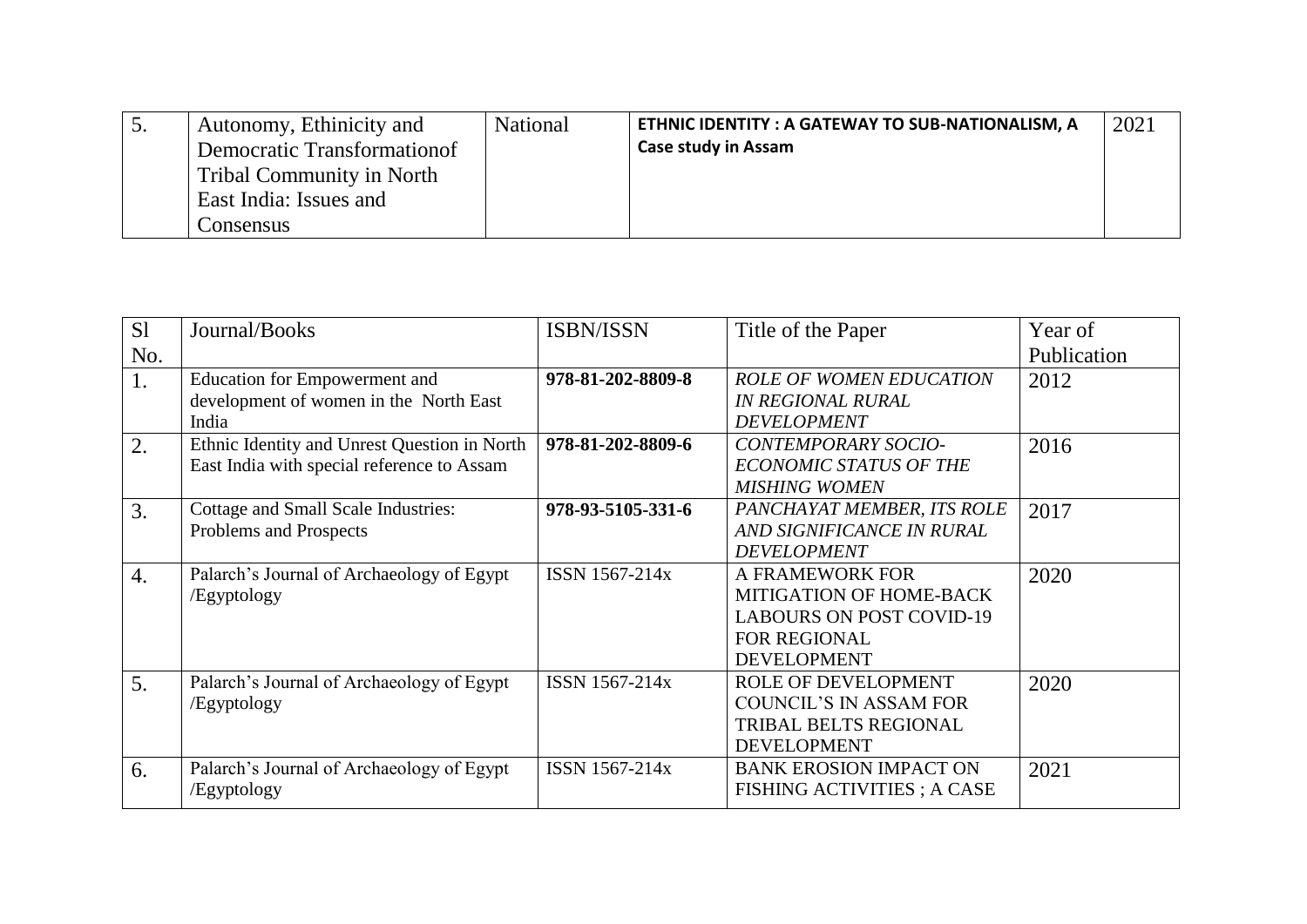|                        |                            | <b>STUDY OF GHURAHOLA</b><br><b>VILLAGE IN MAJULI DISTRICT</b> |      |
|------------------------|----------------------------|----------------------------------------------------------------|------|
| <b>FLUSSER STUDIES</b> | UGC CARE LIST<br>1661-5719 | <b>SOCIAL CHANGES OF MISHING</b><br><b>TRIBE</b>               | 2021 |

#### 3. **Other activities**:

#### Project/ Research/ Orientation/ Workshop/ Refresher Course

1. Participated in international Geographical Union (IGU) Commmision Seminar on Land Use, Biodiversity & Climate Change at Cotton College, Guwahati ,Assam,  $11^{th}$  to  $13^{th}$  Dec 2010.

2. Participated in UGC – Sponsored National Workshop On Flood In Assam: Management Approach With special reference to Lakhimpur and Dhemaji District at North Lakhimpur College,North Lakhimpur,Assam, 26<sup>th</sup> & 27<sup>th</sup> April 2013

**3.** Attended one Day National Webinar on "INDIA'S POPULATION DYNAMICS: SOME PERSPECTIVES" held on 11th July 2021 Department of Geography, Sibsagar Girls' College, Sivasagar in Collaboration with IQAC, Sibsagar Girls' College.

**4.** Participated in the two day online workshop "**Transformation Through NAAC Accreditation Process, A National Level Workshop for Higher Educational Institutions**" held on 21st & 22nd June 2021 conducted by "Institute for Academic Excellence, Hyderabad" in collaboration with "Collegiate Education & Technical Education Department,Telangana State.

5.Participated in **Paid Faculty Development Programe** from **2021-05-17** to **2021-05-23** on **Moodle Learning Management System**  organized by **Majuli College** with course material provided by Spoken Tutorial Project, IIT Bombay.

6. completed a 4 Week Induction/Orientation Programme for "Faculty in Universities/College/Institutes of Higher Education" from 19th June to 18<sup>th</sup> July, 2021 organized by Teaching Learning Centre, Ramanujan College, University of Delhi under the aegis of Ministry of Education, PMMMNMTT.